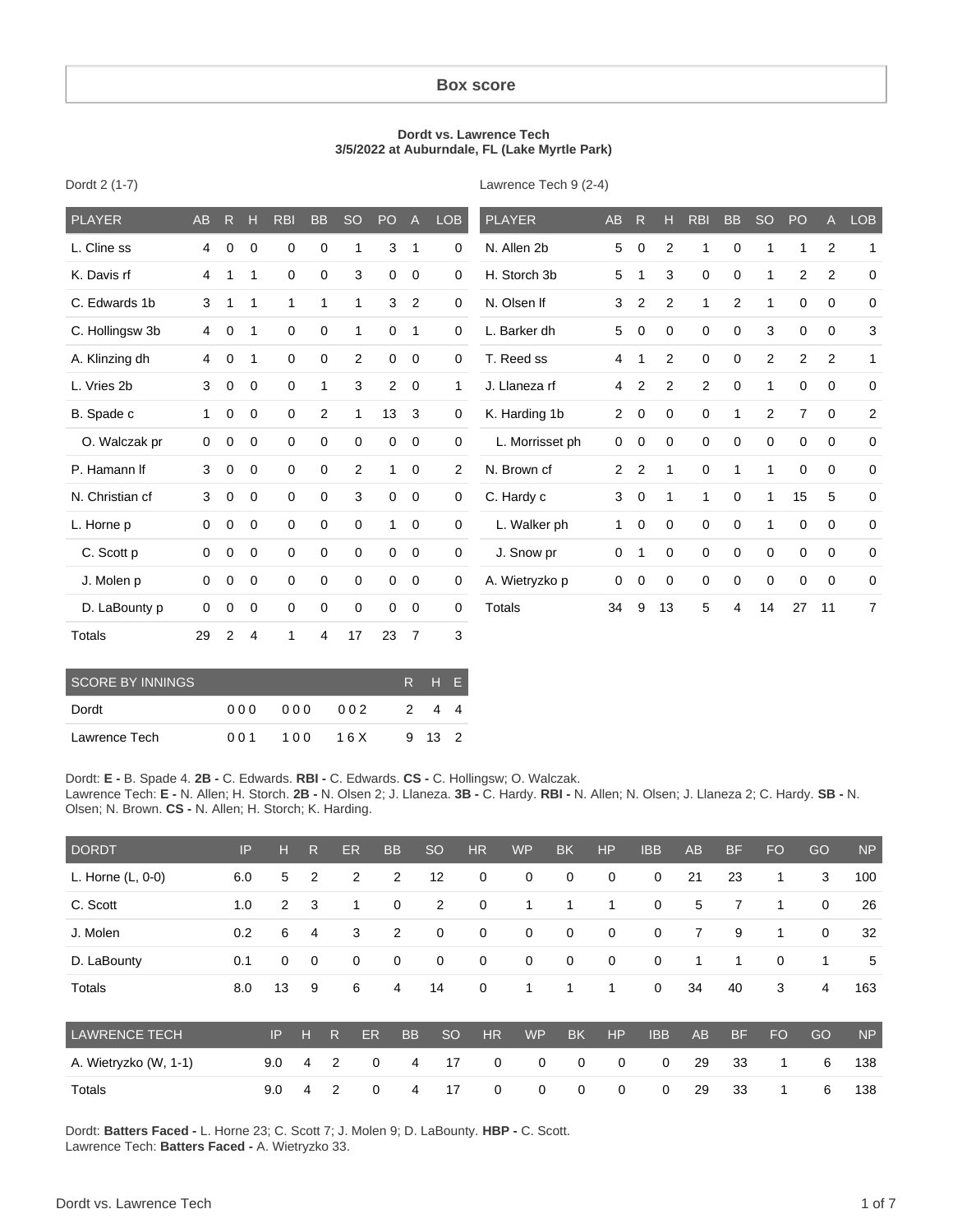**Start:** 7:30 PM **Duration:** 2:57 **Attendance:** 40

Weather: 76 degrees, light breeze blowing in from LF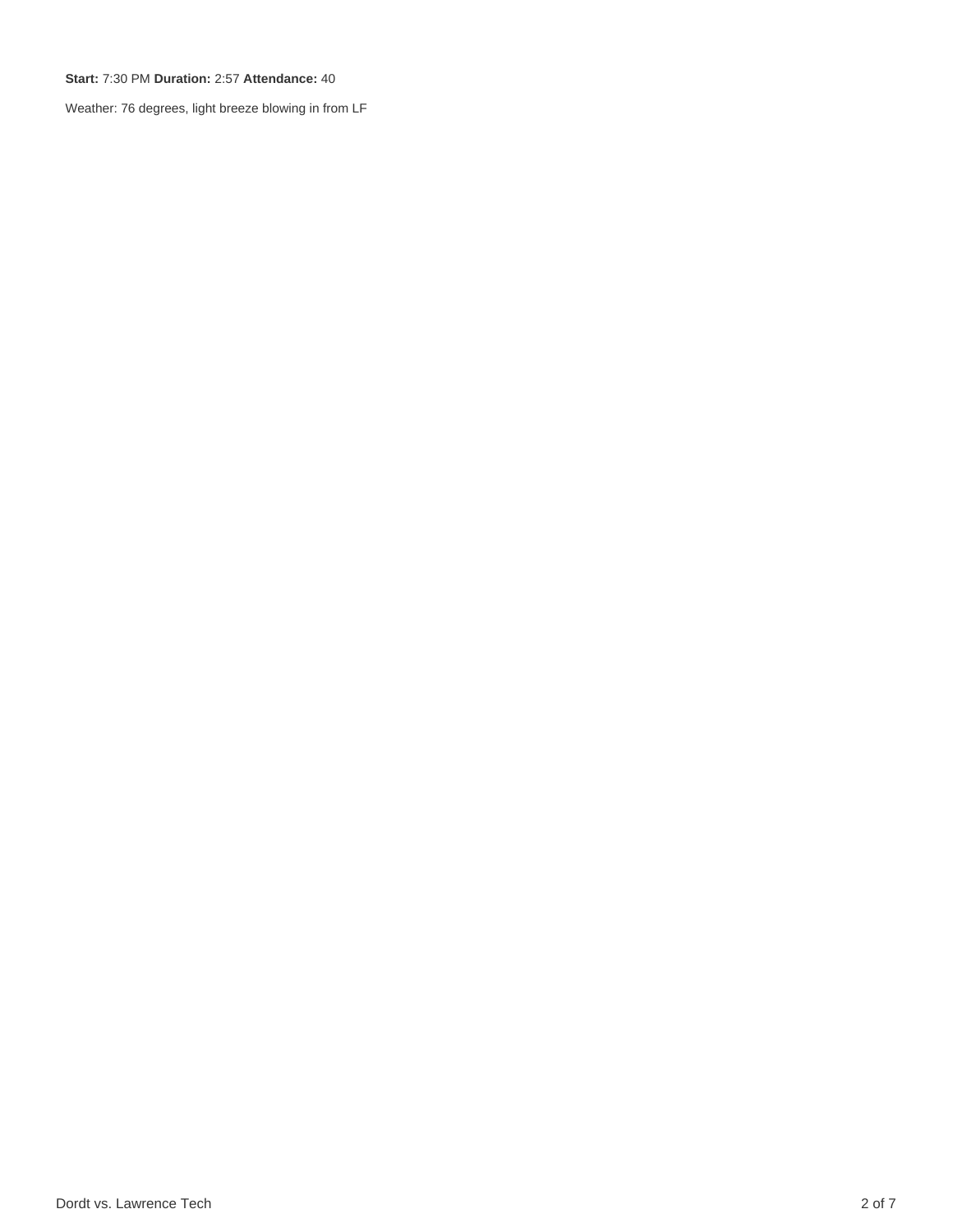# **Scoring Summary**

| <b>INNINGS</b>       | <b>PLAY</b>                                                                                                                  | $V - H$ |
|----------------------|------------------------------------------------------------------------------------------------------------------------------|---------|
| Lawrence Tech<br>3rd | N. Allen out at second c to ss to 1b to ss, caught stealing; N. Brown stole home.                                            | $0 - 1$ |
| Lawrence Tech<br>4th | J. Llaneza singled through the right side, advanced to second on the throw, RBI; T. Reed advanced to third; N. Olsen scored. | $0 - 2$ |
| Lawrence Tech<br>7th | L. Morrisset advanced to third on a passed ball; J. Llaneza scored on a passed ball, unearned.                               | $0 - 3$ |
| Lawrence Tech<br>8th | N. Olsen doubled to center field, RBI; H. Storch scored.                                                                     | $0 - 4$ |
| Lawrence Tech<br>8th | N. Olsen stole third, scored on a throwing error by c, unearned.                                                             | $0 - 5$ |
| Lawrence Tech<br>8th | J. Llaneza doubled, RBI; T. Reed scored.                                                                                     | $0 - 6$ |
| Lawrence Tech<br>8th | C. Hardy tripled, RBI; N. Brown scored.                                                                                      | $0 - 7$ |
| Lawrence Tech<br>8th | N. Allen singled to third base, RBI; J. Snow scored.                                                                         | $0 - 8$ |
| Dordt<br>9th         | C. Edwards doubled to left center, RBI; K. Davis scored, unearned.                                                           | $1 - 8$ |
| Dordt<br>9th         | A. Klinzing reached first on an error by 2b down the rf line, advanced to second; C. Edwards scored, unearned.               | $2 - 8$ |

# **All Plays**

# **Dordt Top of 1st Inning**

L. Cline grounded out to 2b. (1 out)

K. Davis struck out swinging, out at first c to 1b. (2 out)

C. Edwards struck out swinging, out at first c to 1b. (3 out)

**Inning Summary: 0 Runs , 0 Hits , 0 Errors , 0 LOB**

## **Lawrence Tech Bottom of 1st Inning**

N. Allen struck out swinging. (1 out)

H. Storch singled to left field.

H. Storch Failed pickoff attempt.

N. Olsen struck out swinging; H. Storch out at second c to ss, caught stealing. (3 out)

**Inning Summary: 0 Runs , 1 Hits , 0 Errors , 0 LOB**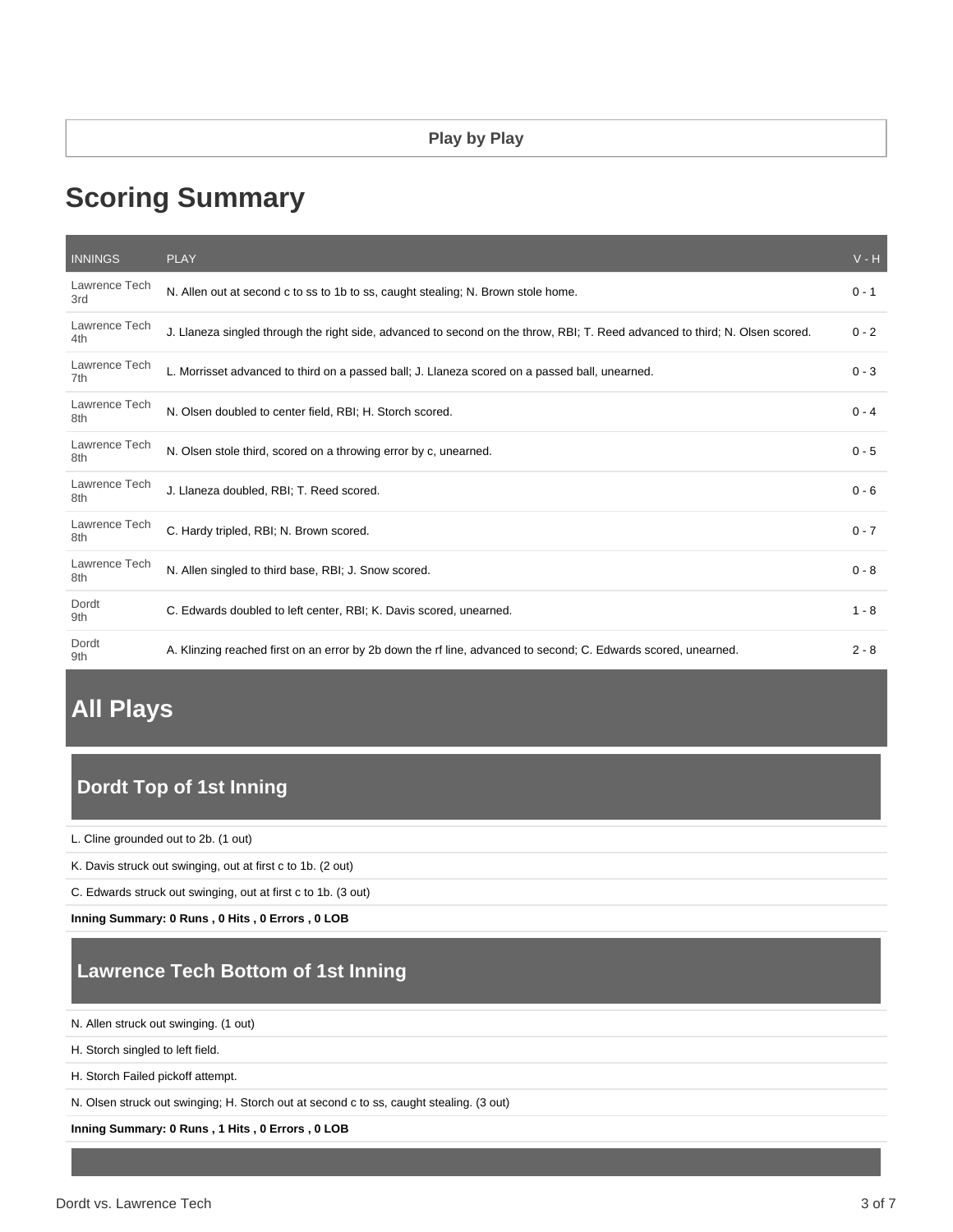#### **Dordt Top of 2nd Inning**

- C. Hollingsw singled up the middle.
- C. Hollingsw out at second c to ss, caught stealing. (1 out)
- A. Klinzing struck out swinging. (2 out)

L. Vries walked.

- B. Spade walked; L. Vries advanced to second.
- P. Hamann struck out looking. (3 out)

**Inning Summary: 0 Runs , 1 Hits , 0 Errors , 2 LOB**

### **Lawrence Tech Bottom of 2nd Inning**

L. Barker struck out looking. (1 out)

- T. Reed struck out swinging. (2 out)
- J. Llaneza out at first 1b to p. (3 out)

**Inning Summary: 0 Runs , 0 Hits , 0 Errors , 0 LOB**

#### **Dordt Top of 3rd Inning**

N. Christian struck out swinging. (1 out)

L. Cline struck out looking. (2 out)

K. Davis struck out looking. (3 out)

**Inning Summary: 0 Runs , 0 Hits , 0 Errors , 0 LOB**

#### **Lawrence Tech Bottom of 3rd Inning**

K. Harding struck out looking. (1 out)

N. Brown walked.

- N. Brown Failed pickoff attempt.
- C. Hardy grounded out to 3b; N. Brown advanced to second. (2 out)

N. Allen singled to shortstop; N. Brown advanced to third.

N. Allen Failed pickoff attempt.

**N. Allen out at second c to ss to 1b to ss, caught stealing; N. Brown stole home.**

**Inning Summary: 1 Runs , 1 Hits , 0 Errors , 1 LOB**

### **Dordt Top of 4th Inning**

C. Edwards walked.

C. Hollingsw reached on a fielder's choice; C. Edwards out at second 3b to 2b. (1 out)

A. Klinzing singled to shortstop; C. Hollingsw advanced to second.

L. Vries struck out swinging. (2 out)

C. Hollingsw out at third c to 3b. (3 out)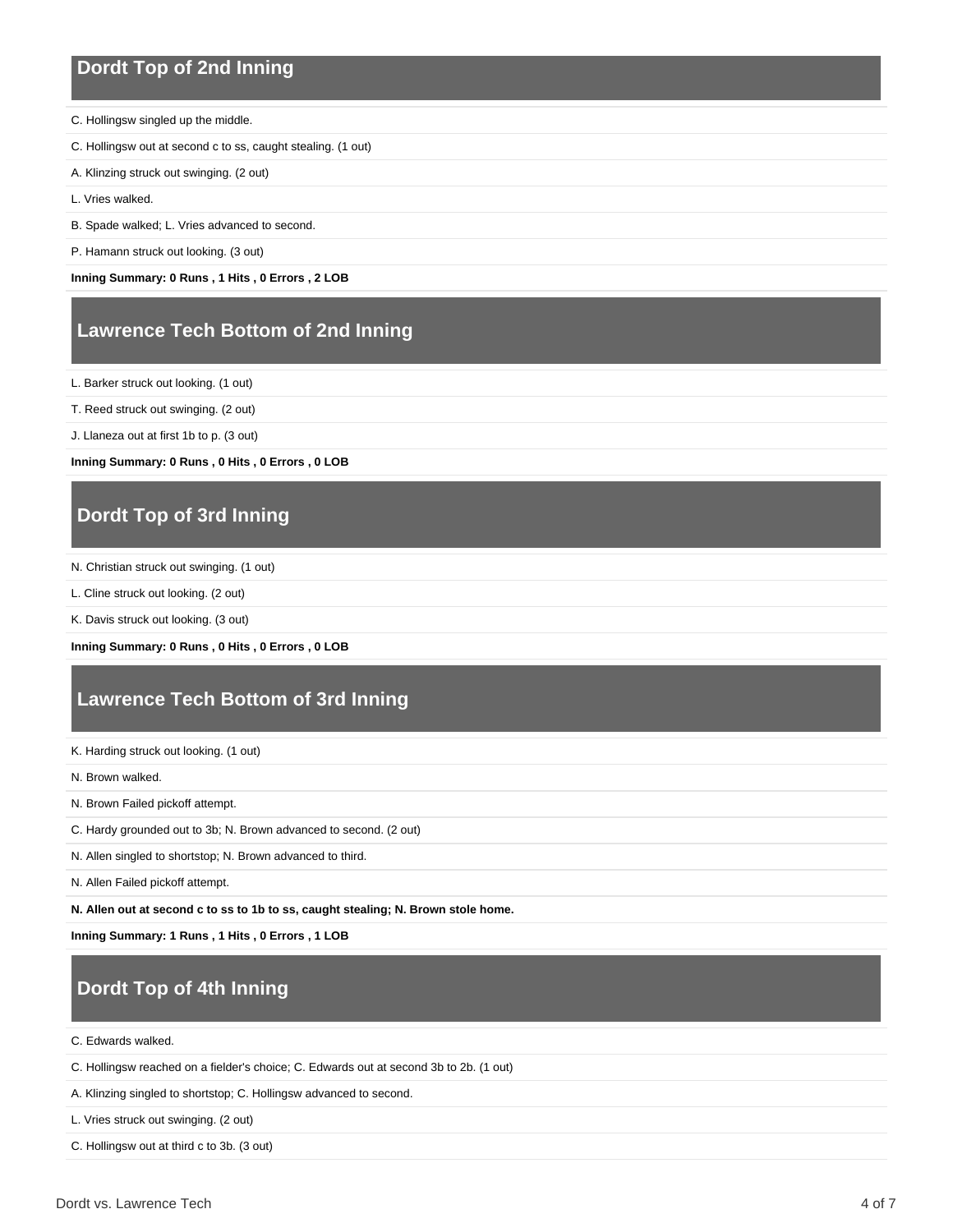#### **Lawrence Tech Bottom of 4th Inning**

H. Storch grounded out to 1b unassisted. (1 out)

- N. Olsen walked.
- N. Olsen Failed pickoff attempt.

L. Barker struck out swinging. (2 out)

N. Olsen Failed pickoff attempt.

N. Olsen Failed pickoff attempt.

T. Reed singled through the right side; N. Olsen advanced to third.

**J. Llaneza singled through the right side, advanced to second on the throw, RBI; T. Reed advanced to third; N. Olsen scored.**

K. Harding struck out swinging. (3 out)

**Inning Summary: 1 Runs , 2 Hits , 0 Errors , 2 LOB**

### **Dordt Top of 5th Inning**

- B. Spade struck out swinging. (1 out)
- P. Hamann struck out looking. (2 out)
- N. Christian struck out swinging. (3 out)

**Inning Summary: 0 Runs , 0 Hits , 0 Errors , 0 LOB**

#### **Lawrence Tech Bottom of 5th Inning**

N. Brown struck out looking. (1 out)

C. Hardy struck out swinging. (2 out)

N. Allen flied out to lf. (3 out)

**Inning Summary: 0 Runs , 0 Hits , 0 Errors , 0 LOB**

### **Dordt Top of 6th Inning**

L. Cline grounded out to 3b. (1 out)

K. Davis struck out swinging. (2 out)

C. Edwards lined out to 3b. (3 out)

**Inning Summary: 0 Runs , 0 Hits , 0 Errors , 0 LOB**

### **Lawrence Tech Bottom of 6th Inning**

H. Storch struck out looking. (1 out)

N. Olsen doubled to left center.

L. Barker struck out swinging. (2 out)

T. Reed struck out swinging. (3 out)

**Inning Summary: 0 Runs , 1 Hits , 0 Errors , 1 LOB**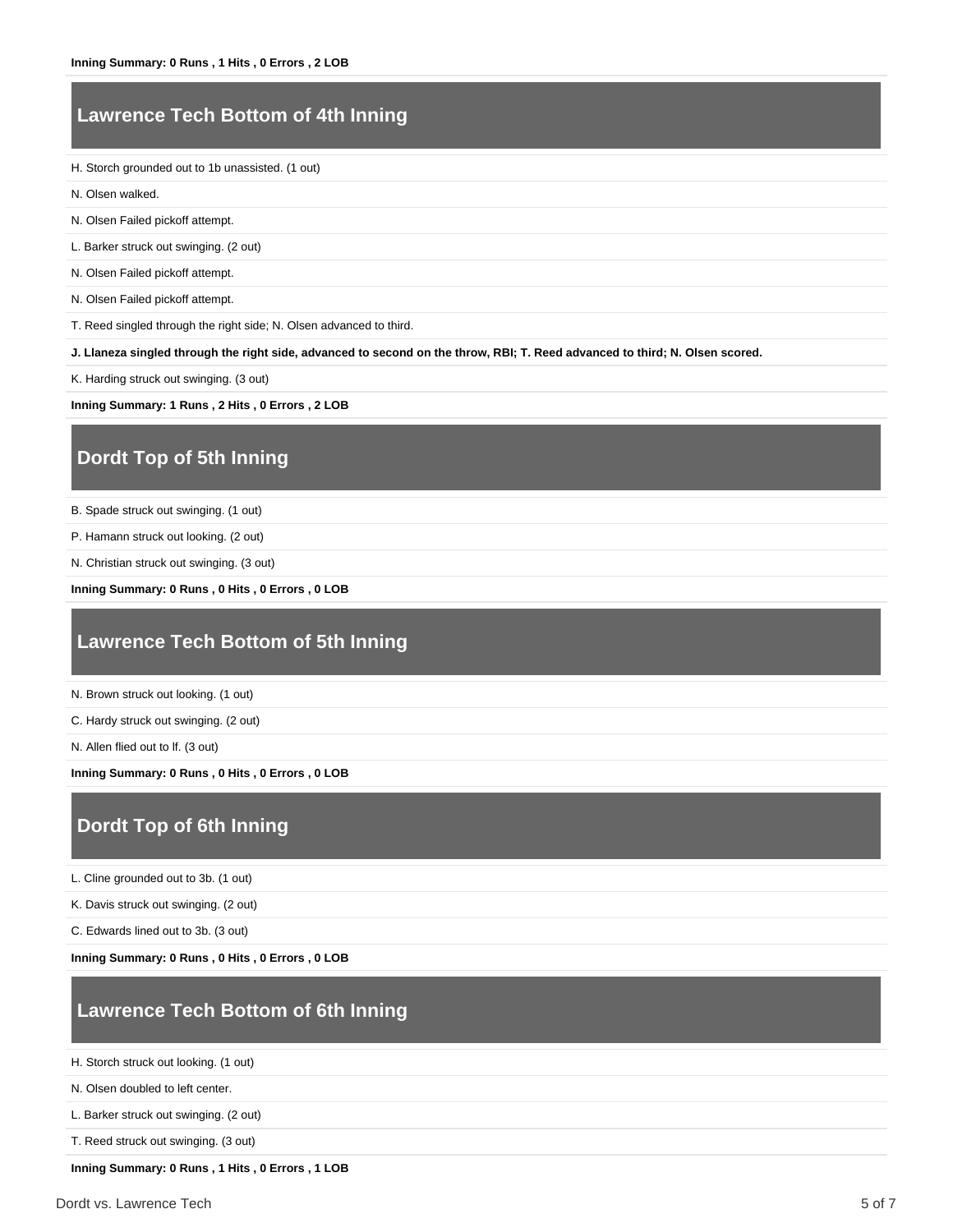#### **Dordt Top of 7th Inning**

- C. Hollingsw grounded out to ss. (1 out)
- A. Klinzing struck out swinging. (2 out)
- L. Vries struck out swinging. (3 out)

**Inning Summary: 0 Runs , 0 Hits , 0 Errors , 0 LOB**

### **Lawrence Tech Bottom of 7th Inning**

- C. Scott to p for L. Horne.
- J. Llaneza struck out swinging, reached first on a wild pitch.
- L. Morrisset pinch hit for K. Harding.
- L. Morrisset reached first on an error by c, SAC, advanced to second, bunt; J. Llaneza advanced to third on an error by c.
- **L. Morrisset advanced to third on a passed ball; J. Llaneza scored on a passed ball, unearned.**
- N. Brown hit by pitch.
- L. Walker pinch hit for C. Hardy.
- N. Brown Failed pickoff attempt.
- L. Walker struck out, caused a double play c unassisted; N. Brown out on the play. (2 out)
- N. Allen popped up to 2b to right field. (3 out)

#### **Inning Summary: 1 Runs , 0 Hits , 1 Errors , 1 LOB**

## **Dordt Top of 8th Inning**

- K. Harding to 1b for L. Morrisset.
- C. Hardy to c for L. Walker.
- B. Spade walked.
- O. Walczak pinch ran for B. Spade.
- O. Walczak out at second c to ss, caught stealing. (1 out)
- P. Hamann grounded out to 2b. (2 out)
- N. Christian struck out swinging. (3 out)
- **Inning Summary: 0 Runs , 0 Hits , 0 Errors , 0 LOB**

### **Lawrence Tech Bottom of 8th Inning**

- B. Spade to c for O. Walczak.
- H. Storch singled up the middle.
- H. Storch Failed pickoff attempt.
- H. Storch Failed pickoff attempt.
- H. Storch advanced to second on a balk.

#### **N. Olsen doubled to center field, RBI; H. Storch scored.**

J. Molen to p for C. Scott.